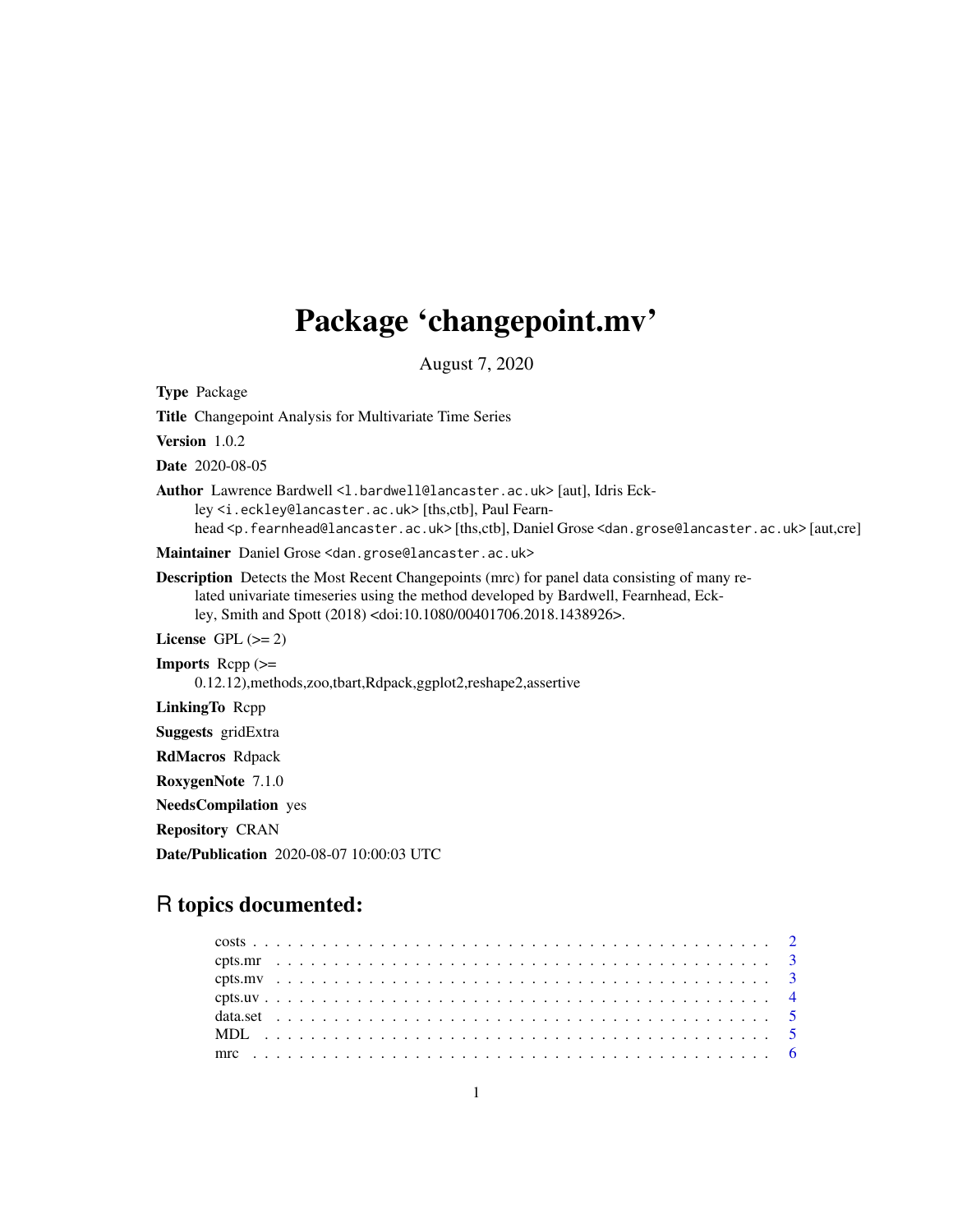#### <span id="page-1-0"></span> $2 \cos \theta$

| Index |  |  |  |  |  |  |  |  |  |  |  |  |  |  |  |  |  |  |  |  |
|-------|--|--|--|--|--|--|--|--|--|--|--|--|--|--|--|--|--|--|--|--|

| ٠<br>ł |  |
|--------|--|
|        |  |

Uses the changepoint locations to determine the penalised cost of the *segmented data.*

#### **Description**

For results obtained using [mrc](#page-5-1), costs calculates the the total penalised cost for all segments across all variates for different numbers of most recent change point values (p). It also calculates the code length  $\log_2 n^p p^N$  and the total of the penalised cost and code length. The result is a data frame containing p, the penalised cost, the code length and the sum of penalised cost and code length. The row in the data frame with the smallest total corresponds to the minimum description length (MDL). See Bardwell, Eckley, Fearnhead and Smith, (2016) for more details about the cost and code length.

#### Usage

```
## S4 method for signature 'changepoint.mv.mrc.class'
costs(x)
```
#### Arguments

x An S4 object as returned by [mrc](#page-5-1).

#### Value

Data frame containing cost information as described in the description section (above).

#### References

Bardwell L, Fearnhead P, Eckley IA, Smith S, Spott M (2018). "Most Recent Changepoint Detection in Panel Data." *Technometrics*, 1-11. doi: [10.1080/00401706.2018.1438926.](https://doi.org/10.1080/00401706.2018.1438926)

#### Examples

```
library(changepoint.mv)
data(mrcexample)
res<-mrc(mrcexample,pmax=8)
costs(res)
```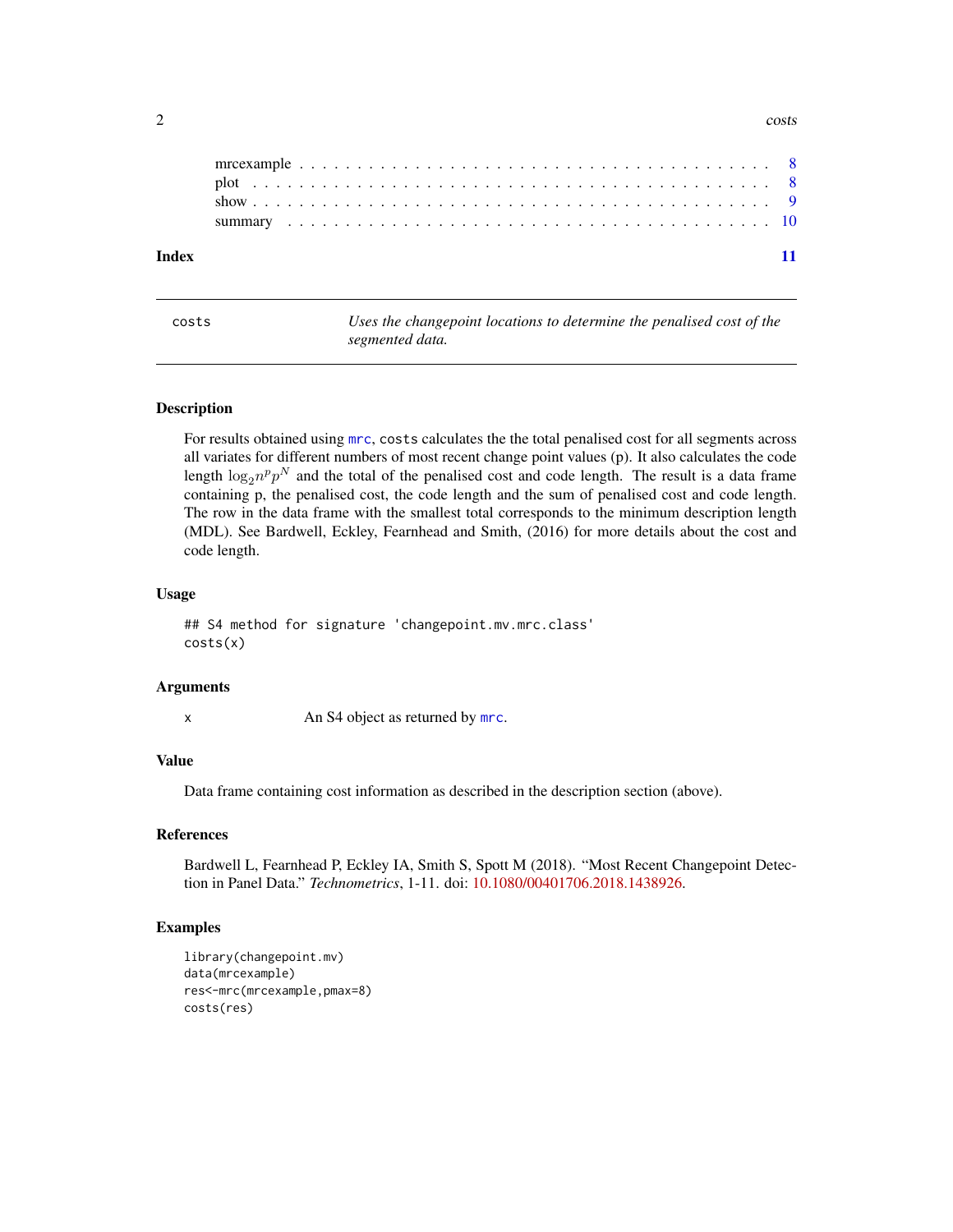<span id="page-2-0"></span>

#### Description

Returns a list of vectors containing the most recent changepoint locations.

#### Usage

```
## S4 method for signature 'changepoint.mv.mrc.class'
cyts.mr(x, p = x@pmax)
```
#### Arguments

| An S4 object as returned by mrc.                                           |
|----------------------------------------------------------------------------|
| The number of most recent changepoints locations to be considered. Default |
| value is p=x@pmax where pmax is the value specified when mrc was called.   |

#### Value

A data frame containing the most recent changepoint locations and the the variates corresponding to those locations.

#### Examples

```
library(changepoint.mv)
data(mrcexample)
res<-mrc(mrcexample)
cpts.mr(res)
cpts.mr(res,p=2)
```
cpts.mv *Multivariate changepoint locations.*

#### Description

Returns a list of vectors containing the multivariate changepoint locations.

```
## S4 method for signature 'changepoint.mv.mrc.class'
\text{cpts.mv}(x, p = \text{NULL})
```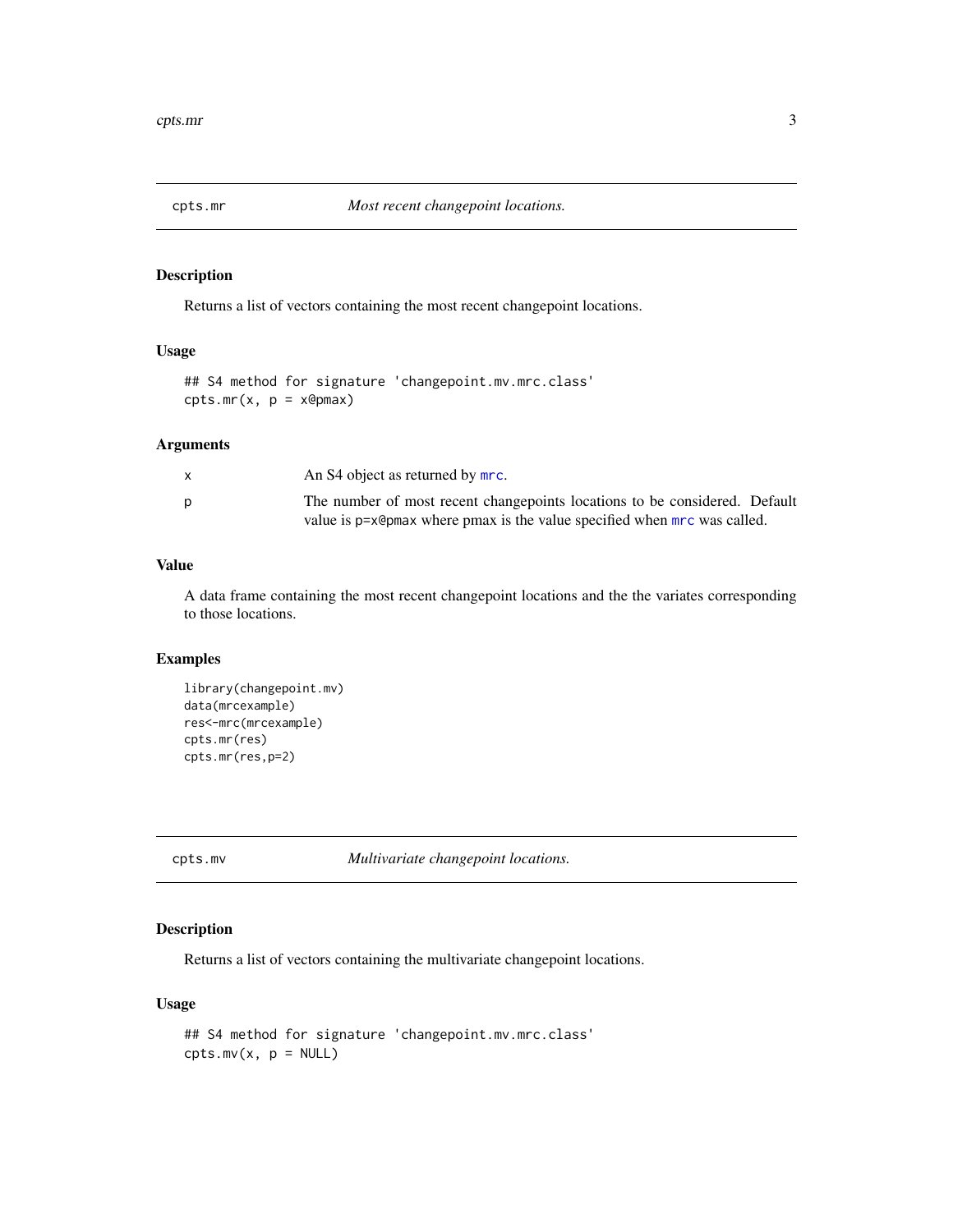<span id="page-3-0"></span>4 cpts.uv

#### Arguments

| The number of most recent changepoints locations to be consisdered. Default<br>D<br>value is p=x@pmax where pmax | $\mathsf{x}$ | An S4 object as returned by mrc. |  |
|------------------------------------------------------------------------------------------------------------------|--------------|----------------------------------|--|
|                                                                                                                  |              |                                  |  |

#### Value

A list of N vectors containing the multivariate changepoint locations. Each vector corresponds to an individual variate in the data.

#### Examples

```
library(changepoint.mv)
data(mrcexample)
res<-mrc(mrcexample)
cpts.mv(res)
cpts.mv(res,p=3)
```
cpts.uv *Univariate changepoint locations.*

#### Description

Returns a list of vectors containing the univariate changepoint locations.

#### Usage

## S4 method for signature 'changepoint.mv.mrc.class' cpts.uv(x)

#### Arguments

x An S4 object as returned by [mrc](#page-5-1).

#### Value

A list of  $N$  vectors containing the univariate changepoint locations. Each vector corresponds to an individual variate in the data.

#### Examples

```
library(changepoint.mv)
data(mrcexample)
res<-mrc(mrcexample)
cpts.uv(res)
```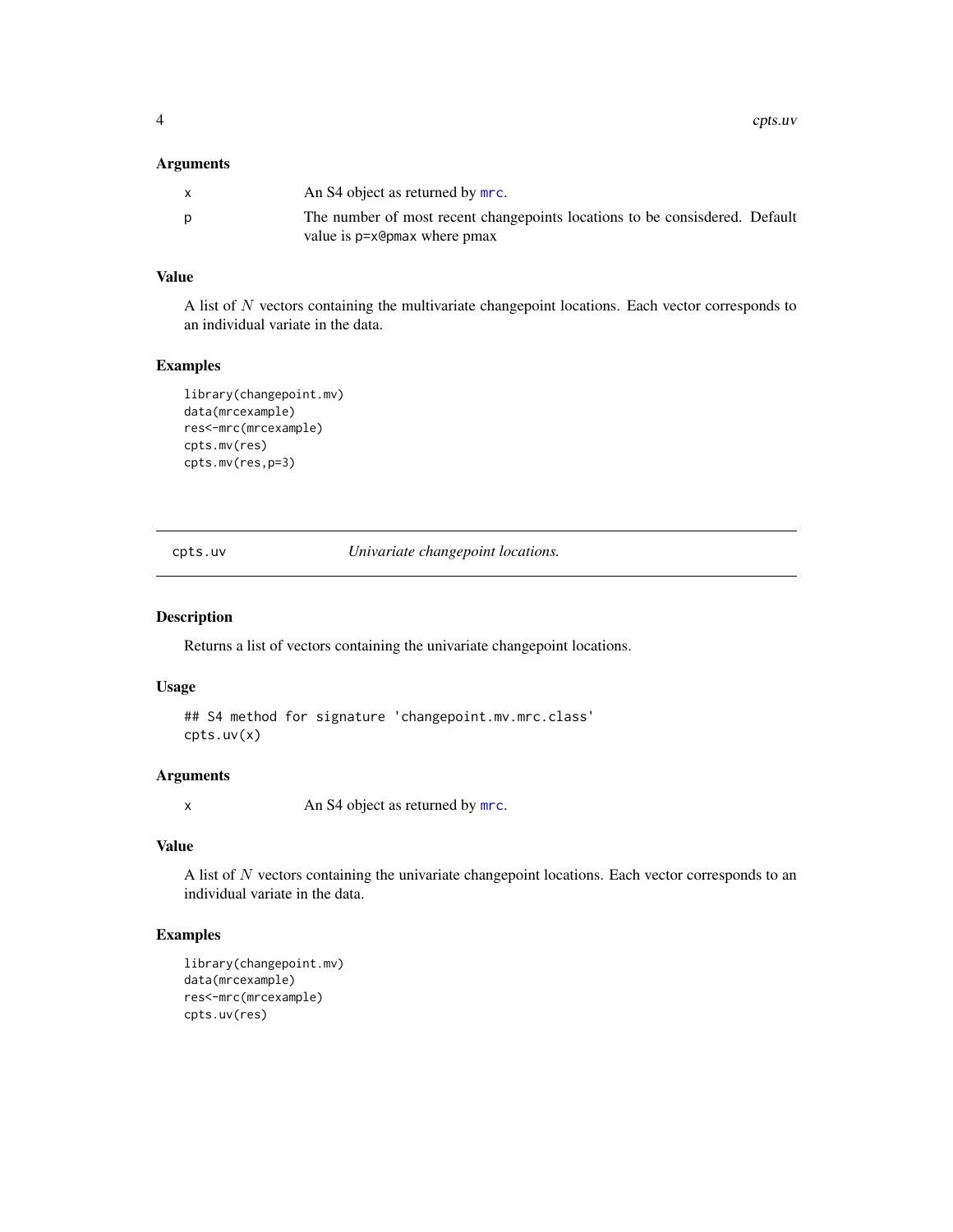<span id="page-4-0"></span>

#### Description

Recovers the data from the S4 class returned by [mrc](#page-5-1). The data is stored in a data frame and, unless indexed=TRUE was specified when the data was analysed, the first column will contain an index variable. If the original data did not have column names, default ones of the form V.n, where n is the column number, will be added.

#### Usage

```
## S4 method for signature 'changepoint.mv.mrc.class'
data.set(x)
```
#### Arguments

x An S4 class instance obtained from [mrc](#page-5-1).

#### Value

A data frame containing the original data and an index variable (if indexed=TRUE was used for the analysis).

#### Examples

```
library(changepoint.mv)
data(mrcexample)
res<-mrc(mrcexample)
head(data.set(res))
```
<span id="page-4-1"></span>MDL *Calculates the Minimum Description Length.*

#### Description

Calculates the Minimum Description Length (MDL) using the result obtained from [mrc](#page-5-1). The MDL indicates how many most recent changepoints there are for the data. For a full definition of the MDL and a description of its calculation see Bardwell, Eckley, Fearnhead and Smith, (2016).

```
## S4 method for signature 'changepoint.mv.mrc.class'
MDL(x)
```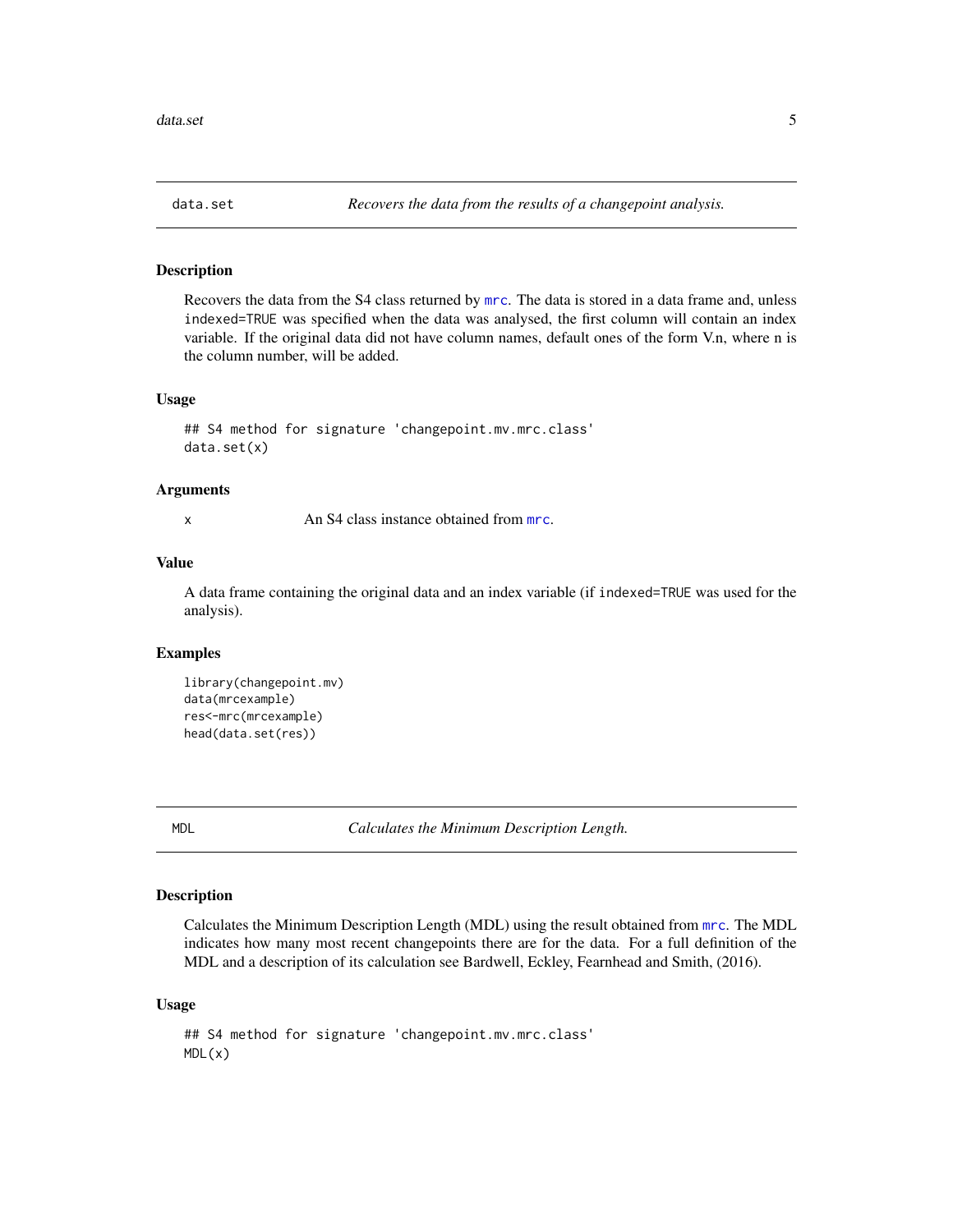#### <span id="page-5-0"></span>Arguments

x An S4 object as returned by [mrc](#page-5-1).

#### Value

The Minimum Description Length (MDL).

#### References

Bardwell L, Fearnhead P, Eckley IA, Smith S, Spott M (2018). "Most Recent Changepoint Detection in Panel Data." *Technometrics*, 1-11. doi: [10.1080/00401706.2018.1438926.](https://doi.org/10.1080/00401706.2018.1438926)

#### See Also

[mrc](#page-5-1)

#### Examples

```
library(changepoint.mv)
data(mrcexample)
res<-mrc(mrcexample,pmax=8)
MDL(res)
```
<span id="page-5-1"></span>mrc *Most Recent Changepoints.*

#### Description

Detects the Most Recent Changepoints (mrc) for panel data consisting of many related univariate timeseries (Bardwell, Eckley, Fearnhead and Smith, 2016). The method first determines the most recent univariate changepoints using PELT (Killick, Fearnhead and Eckley 2012) and then pools information across the time-series by solving the K-median problem using [tb.raw](#page-0-0) (Teitz and Bart, 1968).

```
mrc(
  data,
  cost = "mean",alpha = function(n) 1.5 * log(n),
  pmax = 5,
  indexed = FALSE,mad = FALSE,phi = \theta)
```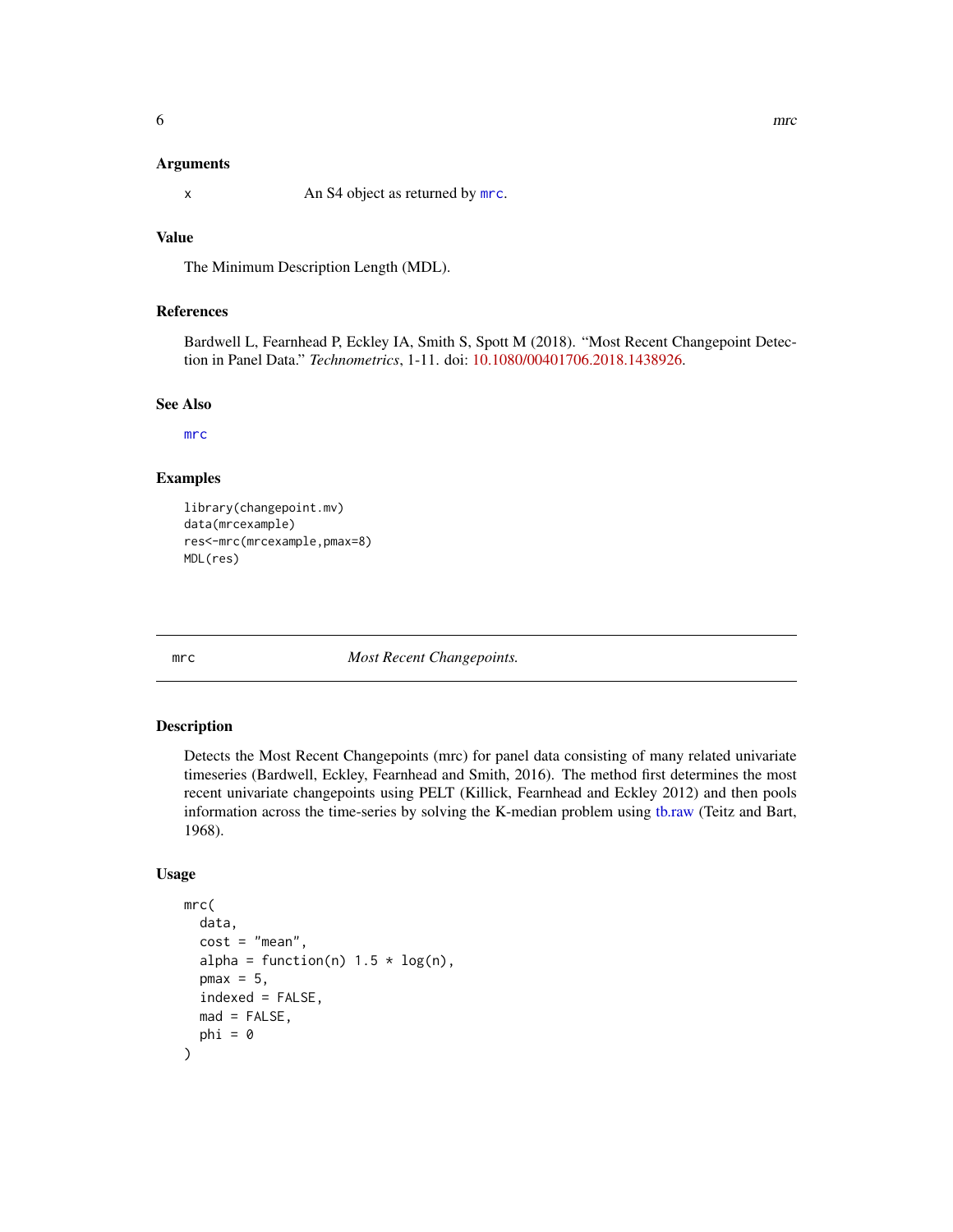### Arguments

| data    | An $n \times N$ matrix or data frame representing a length n time series containing<br>observations of $N$ variables. The data can contain missing values which are<br>indicated by NA.                                                                                                                          |
|---------|------------------------------------------------------------------------------------------------------------------------------------------------------------------------------------------------------------------------------------------------------------------------------------------------------------------|
| cost    | A string indicating which cost function to use. Possible choices are "mean"<br>(change in mean) or "var" (change in variance). The default value is cost="mean".                                                                                                                                                 |
| alpha   | The variable-specific penalty used to penalise the addition of a given change-<br>point into a given variable. This can be specified as a real positive value or as<br>a function of $n$ . The latter form is used when the data contains missing values<br>which leads to time series of different lengths.     |
|         | Default value alpha=function(n) $1.5*log(n)$ .                                                                                                                                                                                                                                                                   |
| pmax    | Maximum number of most recent changepoints to search for. Default value<br>$pmax=5$ .                                                                                                                                                                                                                            |
| indexed | Boolean value indicating that the first column of data is an index variable.<br>If indexed=FALSE an index variable will automatically be generated. Default<br>value is indexed=FALSE.                                                                                                                           |
| mad     | Boolean value indicating if the variates should be scaled by an estimate of the<br>their standard deviation obtained using mean absolute deviation (Zhang, Nancy,<br>Siegmund and David 2007). This is useful in conjunction with cost="mean" for<br>which unit variance is assumed. Default value is mad=FALSE. |
| phi     | Lag 1 autocorrelation to model the temporal dependence in the residuals of the<br>time series assuming a $MA(1)$ process. Default phi=0.                                                                                                                                                                         |

#### References

Bardwell L, Fearnhead P, Eckley IA, Smith S, Spott M (2018). "Most Recent Changepoint Detection in Panel Data." *Technometrics*, 1-11. doi: [10.1080/00401706.2018.1438926.](https://doi.org/10.1080/00401706.2018.1438926)

Teitz, M. B., Bart P. (1968). "Heuristic methods for estimating generalized vertex median of a weighted graph." *Operations Research*, 16, 995–961.

Killick R, Fearnhead P, Eckley IA (2012). "Optimal Detection of Changepoints With a Linear Computational Cost." *Journal of the American Statistical Association*, 107(500), 1590-1598. doi: [10.1080](https://doi.org/10.1080/01621459.2012.737745)/ [01621459.2012.737745.](https://doi.org/10.1080/01621459.2012.737745)

#### Examples

```
library(changepoint.mv)
data(mrcexample)
res<-mrc(mrcexample,pmax=2)
MDL(res) # MDL == pmax (possibly under-estimating MDL, retry)
res<-mrc(mrcexample,pmax=6)
MDL(res) # MDL = 5 (< pmax)
# view the most recent changepoints (corresponding to pmax = 5)
unique(cpts.mr(res,p=5)[,1])
summary(res) # summary of result
```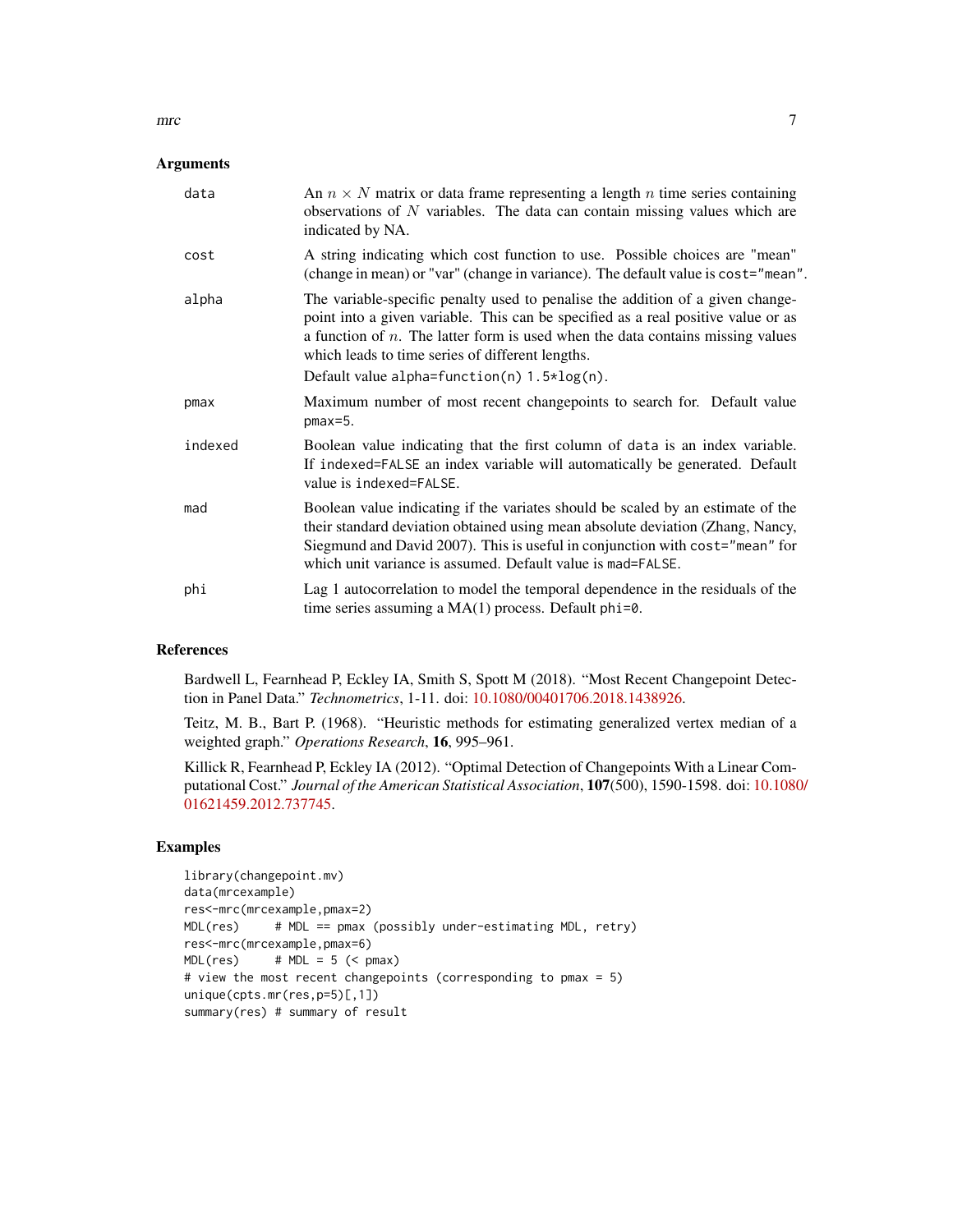#### **Description**

A dataset containing time series for 100 variates with 500 data points for each variate. The data contains 5 most recent changepoints (mrc's) with each mrc being shared independently by 20 variates. The observations prior to the mrcs are IID Gaussian distributed with unit variance and mean  $\mu \sim N(0, 2^2)$ . The mean after the mrc is  $\mu \pm 0.5$  with the sign of the change chosen uniformly at random for each variate. For more details regarding simulated testing of [mrc](#page-5-1) see Bardwell, Eckley, Fearnhead and Smith 2016, pages 5–7.

#### Usage

data(mrcexample)

#### Format

A matrix with 100 rows and 500 columns.

#### References

Bardwell L, Fearnhead P, Eckley IA, Smith S, Spott M (2018). "Most Recent Changepoint Detection in Panel Data." *Technometrics*, 1-11. doi: [10.1080/00401706.2018.1438926.](https://doi.org/10.1080/00401706.2018.1438926)

plot *Visualisation of data and changepoint locations.*

#### Description

Plot methods for S4 objects returned by [mrc](#page-5-1). The plot produced depends on the type of the S4 object.

For objects produced by [mrc](#page-5-1) a heatmap of the data is displayed along with the location of the univariate changepoints (yellow), most recent univariate changepoints (green), and most recent multivariate changepoint locations (red).

A number of arguments with default values are provided to control aspects of how the data and changepoint locations are displayed. The plot methods return a ggplot2 object which can be modified if required.

#### Usage

```
## S4 method for signature 'changepoint.mv.mrc.class,ANY'
plot(x, p = MDL(x), group = FALSE, displayvariable.name = TRUE, show = TRUE)
```
<span id="page-7-0"></span>mrcexample *Simulated data.*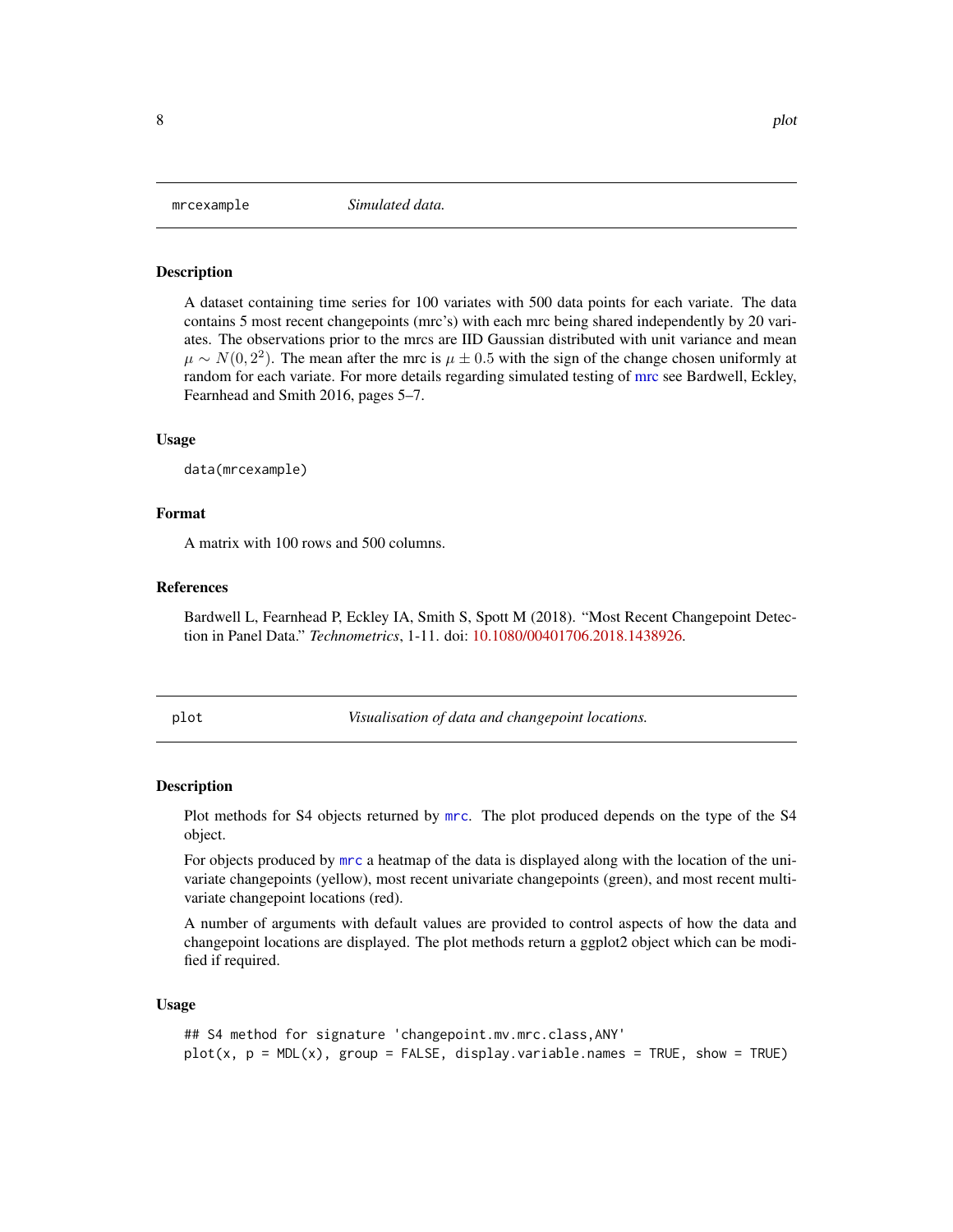#### <span id="page-8-0"></span>show 9

#### Arguments

| X                      | An S4 class returned by mrc.                                                                                                                                                                                                                                                                       |
|------------------------|----------------------------------------------------------------------------------------------------------------------------------------------------------------------------------------------------------------------------------------------------------------------------------------------------|
| p                      | Integer value indicating the number of most recent changepoint locations to con-<br>sider. The minimum value is 1 and the maximum value is the value of pmax used<br>in the call to $mrc$ . Default value is the $p=MDL(x)$ (see MDL for further details).                                         |
| group                  | Logical value used to indicate if the variates that share a most recent changepoint<br>should be grouped together in the plot. Default is group=FALSE.                                                                                                                                             |
| display.variable.names |                                                                                                                                                                                                                                                                                                    |
|                        | Logical value. If display. variable. names=TRUE then the variable names are<br>displayed in the plot. If there are a large number of variates in the data, then it<br>can be useful disable variable names by setting display. variable. names=FALSE.<br>Default is display. variable. names=TRUE. |
| show                   | Logical value used to indicate if the plot should be displayed (the ggplot object<br>produced by plot is always invisibly returned). Default value is show=TRUE.                                                                                                                                   |

#### Value

Invisibly returns a ggplot object.

#### Examples

```
## Not run:
# visualising most recent changepoints
data(mrcexample)
res<-mrc(mrcexample[,1:10])
p.1<-plot(res,p=2)
p.2<-plot(res,p=5)
p.3<-plot(res,p=2,group=TRUE)
p.4<-plot(res,p=5,group=TRUE)
if(require(gridExtra))
{
  grid.arrange(p.1,p.2,p.3,p.4)
}
## End(Not run)
```
show *Displays S4 objects produced by changepoint.mv methods*

#### Description

Displays S4 object produced by [mrc](#page-5-1). The information produced is the same as that provided by the summary method. The method is used by the S4 system for automatic printing.

```
## S4 method for signature 'changepoint.mv.mrc.class'
show(object)
```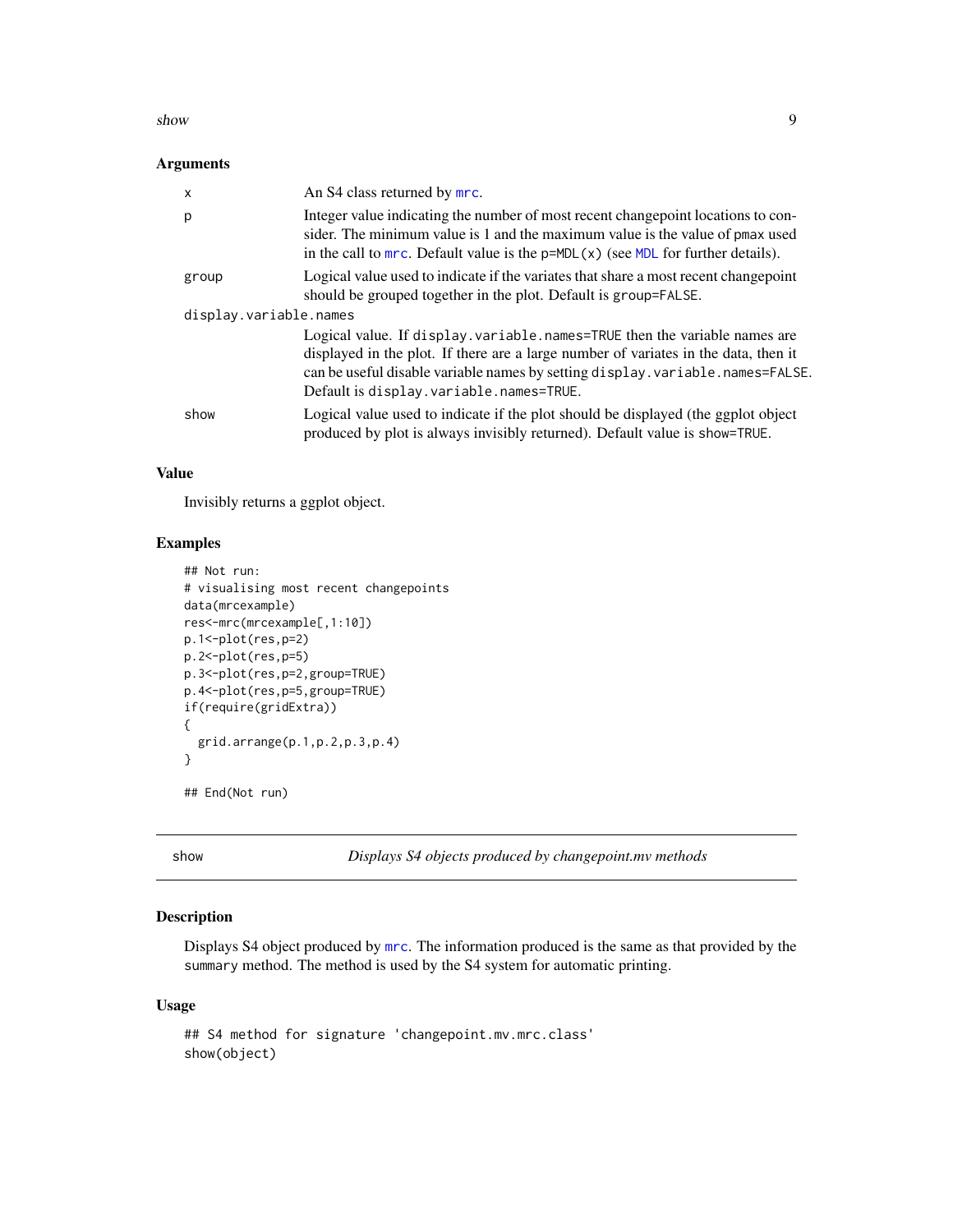#### <span id="page-9-0"></span>10 summary summary summary summary summary summary summary summary summary summary summary summary summary summary

#### Arguments

object An S4 object produced by [mrc](#page-5-1).

## Examples

```
library(changepoint.mv)
data(mrcexample)
res<-mrc(mrcexample)
# the following lines all produce the same output
res
summary(res)
show(res)
print(res)
```
summary *Summary*

#### Description

Produces and prints a summary of the results contained in an S4 class instance produced by [mrc](#page-5-1). The information produced depends on the analysis type and options used, but typically includes the total penalised cost, penalty values and cost function type.

### Usage

## S4 method for signature 'changepoint.mv.class' summary(object)

## S4 method for signature 'changepoint.mv.mrc.class' summary(object)

#### Arguments

object An S4 class instance produced by [mrc](#page-5-1).